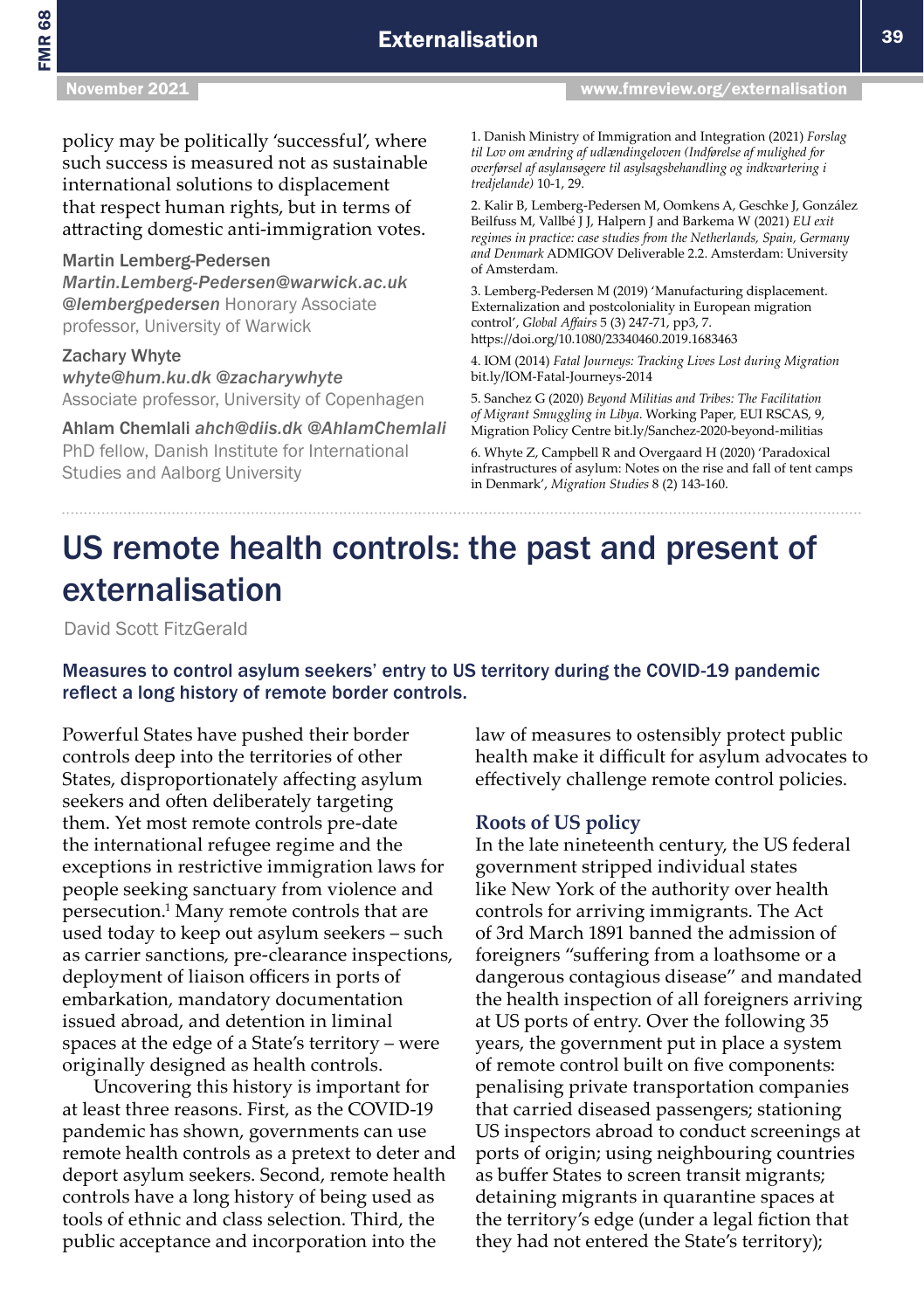and mandating documents, such as visas and health passports, as conditions of travel.

Then, as now, the degree to which powerful States such as the US directly reached into the territories of other States to externalise their controls varied but, whether direct or indirect, most migration control took place thousands of kilometres from US shores. More emigrants were refused embarkation from European ports than were banned from admission at US ports of landing.<sup>2</sup>

Many of the earliest forms of international cooperation around health included remote control provisions through the mechanism of health passports issued in advance of travel. In addition, passenger shipping companies were authorised to issue vaccination cards in another instance of de facto deputisation of migration control to private actors.<sup>3</sup>

In addition to its transatlantic and transpacific remote controls, the United States made Canada a buffer state for USbound passengers arriving at Canadian ports. Canadian authorities screened passengers in transit and issued those who passed the health criteria with an 'alien certificate' to hand over to US border guards at train crossings into the United States.

In 1892, the US Congress introduced inspection prior to admission at US ports of entry. Passengers suspected of being contagious were held in quarantine and sometimes deported when they were healthy enough to travel. Health controls at both departure and arrival were not applied equally to all. Medical officials gave a cursory inspection of first-class passengers in the privacy of their cabins before they disembarked, while passengers in steerage were subject to much more intensive and public inspections at stations like Ellis Island.4

On paper, health controls in the US did not discriminate by race. In practice, however, 10–15% of immigrants arriving at Angel Island from Asia were excluded on health grounds, compared to an annual average of only 1% at Ellis Island, where European inflows dominated. Asian immigrants arriving at Angel Island in second and third class were subject to physical examinations and mandatory overnight detention while they underwent laboratory tests. Officials

subjected Mexican immigrants at border stations in Texas to humiliating inspections, showers and delousing. European immigrants were spared the worst of these indignities.

The success of global vaccination programmes loosened US inspections and quarantines. While every ship and aircraft arriving in the US was met by a federal health inspector in 1967, by the mid-1970s these inspections had ended unless the pilot reported an illness onboard.5 In 2021, only 20 of the 328 ports of entry to the US had quarantine stations. Yet the legal infrastructure for strict externalisation remained in place.

#### **COVID-19**

Around the world, States pushed remote controls abroad with new vigour during the COVID-19 pandemic. Restrictions on air travel were especially strict for countries with high levels of outbreaks and new variants of the virus. Yet the controls almost immediately reduced international migration of all types, including flows of asylum seekers and refugees in the process of resettlement.

While mobility controls can be legitimate tools for helping slow the spread of epidemics, the administration of President Donald Trump clearly used the coronavirus pandemic as a pretext to target asylum seekers in particular. On 20th March 2020 the federal Centers for Disease Control and Prevention (CDC) issued an order based on an obscure provision of the Public Health Service Act (1944). Section 265 of Title 42 in the 1944 act authorises the suspension of entry of persons from foreign countries as a means to avoid the spread of communicable disease. The 2020 CDC order suspended entry into the US of people crossing from Canada or Mexico whom US authorities would normally hold in detention if they entered, a scenario that primarily applied to migrants without a US visa.

The large number of exceptions to this order, however, was an immediate clue that the CDC order was not motivated in the first instance by public health concerns. Health experts decried the order in a public letter arguing, "There is no public health rationale for denying admission to individuals based on legal status." They wrote that,